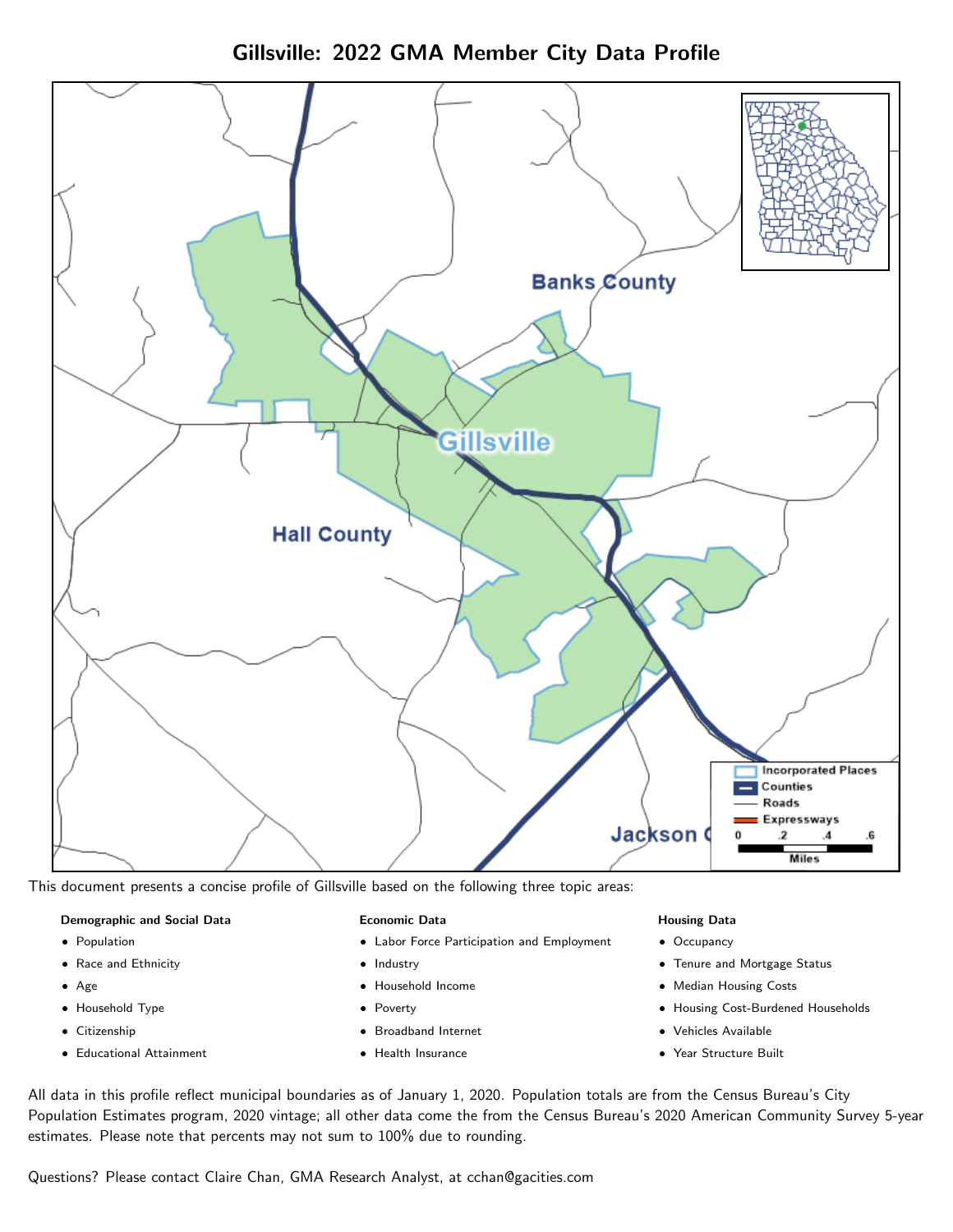# Gillsville: Demographic and Social



Age 0% 2% 4% 6% 8% 10% 12% Male **Female** 12% 10% 8% 6% 4% 2% 85 and over 80-84 75-79 70-74 65-69 60-64 55-59 50-54 45-49 40-44 35-39 30-34 25-29 20-24 15-19 10-14 5-9 Under 5

## **Citizenship**

| <b>Native Born</b> |  |
|--------------------|--|
| 100%               |  |
|                    |  |
|                    |  |
|                    |  |
|                    |  |

Race and Ethnicity



Source: U.S. Census Bureau, City Population Estimates, 2020 vintage Source: American Community Survey, 2020 5-year estimates, table B03002

## Household Type



Source: American Community Survey, 2020 5-year estimates, table B01001 Source: American Community Survey, 2020 5-year estimates, table B11001

### Educational Attainment



Source: American Community Survey, 2020 5-year estimates, table B05002 Source: American Community Survey, 2020 5-year estimates, table B15002

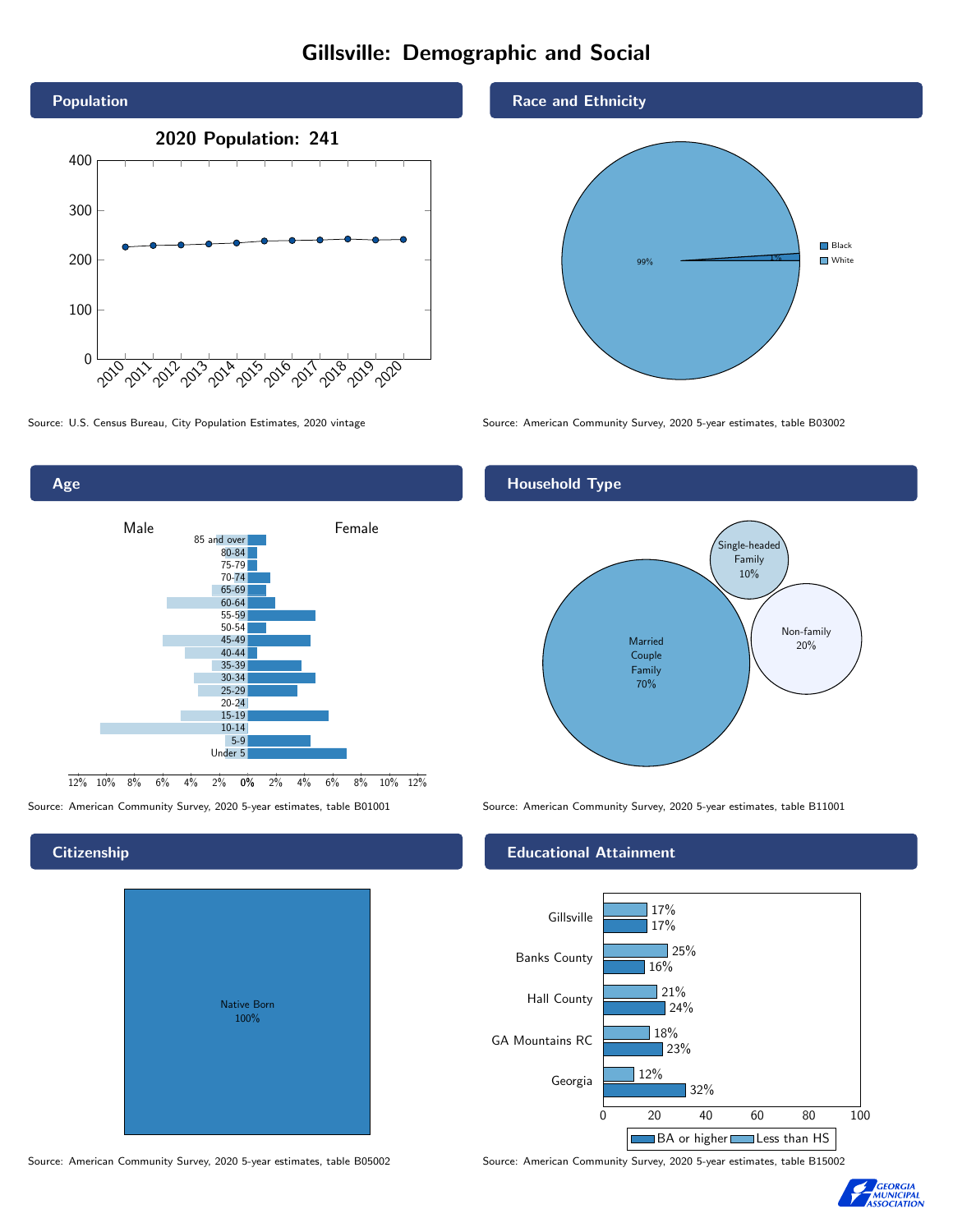# Gillsville: Economic



Source: American Community Survey, 2020 5-year estimates, table B23001 Note: Unemployment rate is based upon the civilian labor force.

### Industry

| Agriculture, forestry, fishing and hunting, and mining      | 14%   |
|-------------------------------------------------------------|-------|
| Construction                                                | 3%    |
| Manufacturing                                               | 16%   |
| <b>Wholesale Trade</b>                                      | 6%    |
| Retail Trade                                                | 14%   |
| Transportation and warehousing, and utilities               | $1\%$ |
| Information                                                 | $1\%$ |
| Finance and insurance, real estate, rental, leasing         | 3%    |
| Professional, scientific, mgt, administrative, waste mgt    | 5%    |
| Educational services, and health care and social assistance | 14%   |
| Arts, entertainment, recreation, accommodation, food        |       |
| service                                                     |       |
| Other services, except public administration                |       |
| Public administration                                       | $0\%$ |

Source: American Community Survey, 2020 5-year estimates, table C24030



Source: American Community Survey, 2020 5-year estimates, tables B19013 and B19025 Source: American Community Survey, 2020 5-year estimates, table B17010

Broadband Internet No 24% Yes 76%

#### Health Insurance



Source: American Community Survey, 2020 5-year estimates, table B28002 Source: American Community Survey, 2020 5-year estimates, table B18135